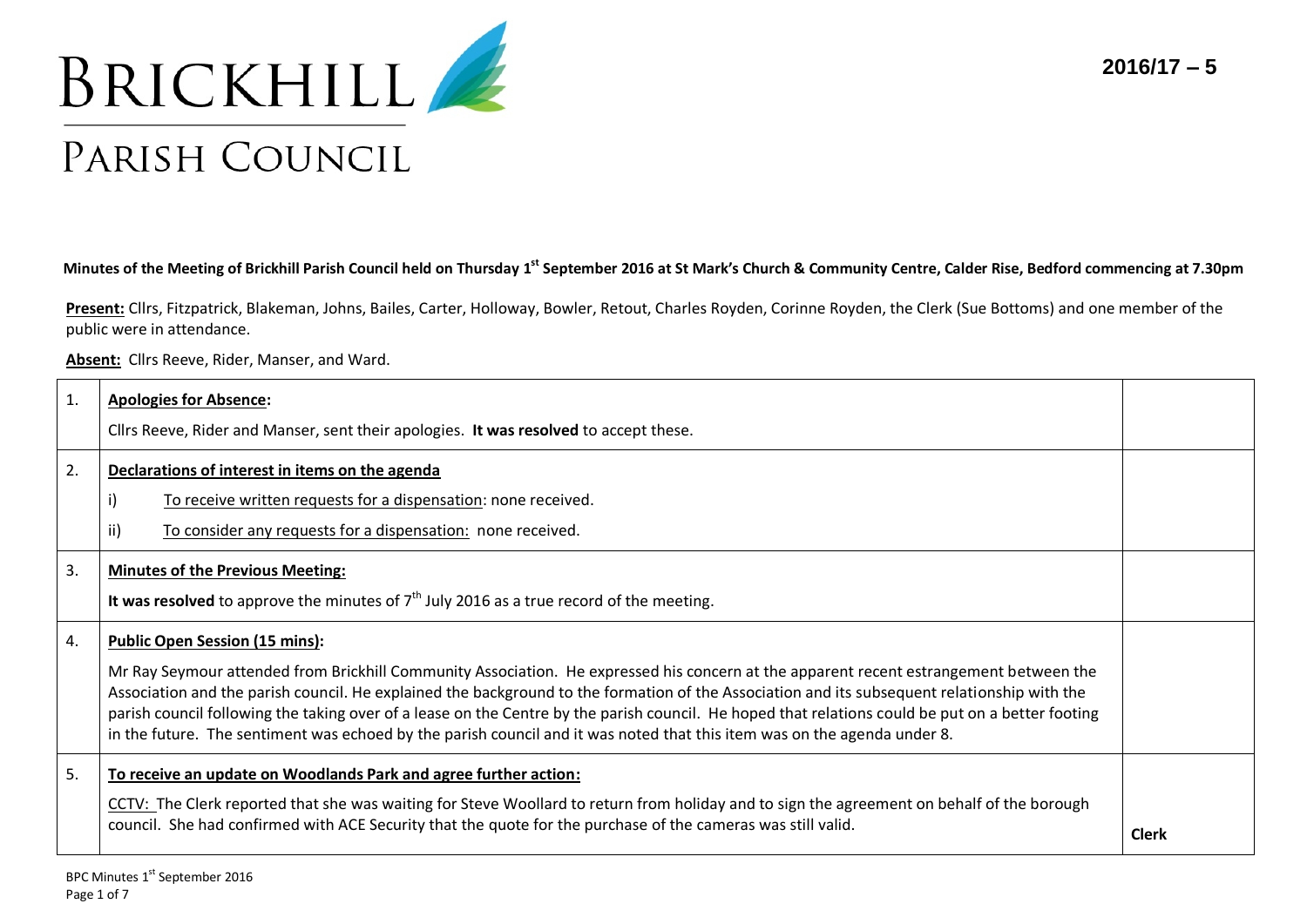|    | It was agreed that once the agreement had been signed, the Clerk should place the order with ACE Security.                                                                                                                                                                                                                                                                                                                                                                                                                                                                                                                                                                                                                                                                                                                                                                                                                                                                                              |                                                      |
|----|---------------------------------------------------------------------------------------------------------------------------------------------------------------------------------------------------------------------------------------------------------------------------------------------------------------------------------------------------------------------------------------------------------------------------------------------------------------------------------------------------------------------------------------------------------------------------------------------------------------------------------------------------------------------------------------------------------------------------------------------------------------------------------------------------------------------------------------------------------------------------------------------------------------------------------------------------------------------------------------------------------|------------------------------------------------------|
|    | Persimmon/Adoption: The parish council were already aware that the borough council were actively pursuing Persimmon to complete the<br>agreed works in order that adoption could be completed. Cllr Charles Royden said that a strong letter had been sent to the Managing Director of<br>Persimmon from the borough council. The Clerk had received that day and circulated a spreadsheet from Simon Fisher which was to serve as a<br>starting point for progressing the agreed projects. Cllr Bailes said that with regards the green gym he would look again at the quotes received<br>already. Alison, the Assistant Clerk, was getting quotes for similar equipment for Waveney Green and could get further quotes for Woodlands<br>Park. Progress with the orchard would require a group being assembled of local volunteers in order to plant and carry out on-going<br>maintenance. Cllr Fitzpatrick would forward some information on to Cllr Bailes. Cllr Bailes was thanked for his report. | <b>Cllrs Fitzpatrick</b><br>and Bailes.              |
|    | Brownley Link Path: The Clerk has e-mailed confirmation to Simon Fisher that the parish council were prepared to contribute up to £5,000.                                                                                                                                                                                                                                                                                                                                                                                                                                                                                                                                                                                                                                                                                                                                                                                                                                                               |                                                      |
|    | Cllr Bailes was thanked for his report.                                                                                                                                                                                                                                                                                                                                                                                                                                                                                                                                                                                                                                                                                                                                                                                                                                                                                                                                                                 |                                                      |
| 6. | To receive an update re: the recent encampment on Waveney Green and agree action:                                                                                                                                                                                                                                                                                                                                                                                                                                                                                                                                                                                                                                                                                                                                                                                                                                                                                                                       |                                                      |
|    | Following discussion, it was agreed that the parish council should write and thank Andrew Kyle at Bedford Borough Council (with a copy to the                                                                                                                                                                                                                                                                                                                                                                                                                                                                                                                                                                                                                                                                                                                                                                                                                                                           | <b>Clerk</b>                                         |
|    | Chief Executive) for their rapid response both with regards to taking legal action to evict the travellers and the clean up. The parish council had<br>received a bill for £425 for the clean-up which was at a significantly reduced rate. All were in agreement that this be settled.                                                                                                                                                                                                                                                                                                                                                                                                                                                                                                                                                                                                                                                                                                                 | <b>Cllrs Fitzpatrick</b><br>and Charles              |
|    | It was further agreed that the parish council should write to the Chief Constable with copies to Superintendent Pink and the PCC to say that they<br>were disappointed by the lack of support and action by the police. The suggestion that that number of travellers were causing little public<br>nuisance was not acceptable given that this was on a public park next to a settled community not least because up to 80 persons were using the<br>area as a public toilet. The Clerk was to draft the letter and pass to ClIrs Fitzpatrick and Charles Royden for comment.                                                                                                                                                                                                                                                                                                                                                                                                                          | Royden                                               |
|    | Thought needed to be given as to what action might be taken to prevent future encampments. The cost of supplying and installing bollards<br>would be approximately £36,000 but this would not necessarily guarantee future encampments. The Clerk reported that Andrew Kyle was now<br>asking the legal department to review the possibility of an injunction being placed on the area given this latest additional encampment.                                                                                                                                                                                                                                                                                                                                                                                                                                                                                                                                                                         |                                                      |
| 7. | To receive an update re: the leasing of the remainder of Waveney Green from Bedford Borough Council:                                                                                                                                                                                                                                                                                                                                                                                                                                                                                                                                                                                                                                                                                                                                                                                                                                                                                                    |                                                      |
|    | Philip Carr in Property Services suggested that following the application under the Community Asset Transfer Scheme, the parish council would<br>obtain a similar lease to that held for the existing section of Waveney Green. He suggested that the period of the lease should be set to tie in<br>with that remaining on the current lease.                                                                                                                                                                                                                                                                                                                                                                                                                                                                                                                                                                                                                                                          | <b>Clerk</b>                                         |
|    | It was agreed that the Clerk make the application.                                                                                                                                                                                                                                                                                                                                                                                                                                                                                                                                                                                                                                                                                                                                                                                                                                                                                                                                                      |                                                      |
| 8. | To receive a report from the Clerk on the Brickhill Community Centre and agree any action:<br>Relationship with the Association: Copies of the correspondence between the Association and the parish council had been circulated. It was                                                                                                                                                                                                                                                                                                                                                                                                                                                                                                                                                                                                                                                                                                                                                                | <b>Cllrs Bailes,</b><br>Blakeman,<br><b>Ward and</b> |
|    |                                                                                                                                                                                                                                                                                                                                                                                                                                                                                                                                                                                                                                                                                                                                                                                                                                                                                                                                                                                                         |                                                      |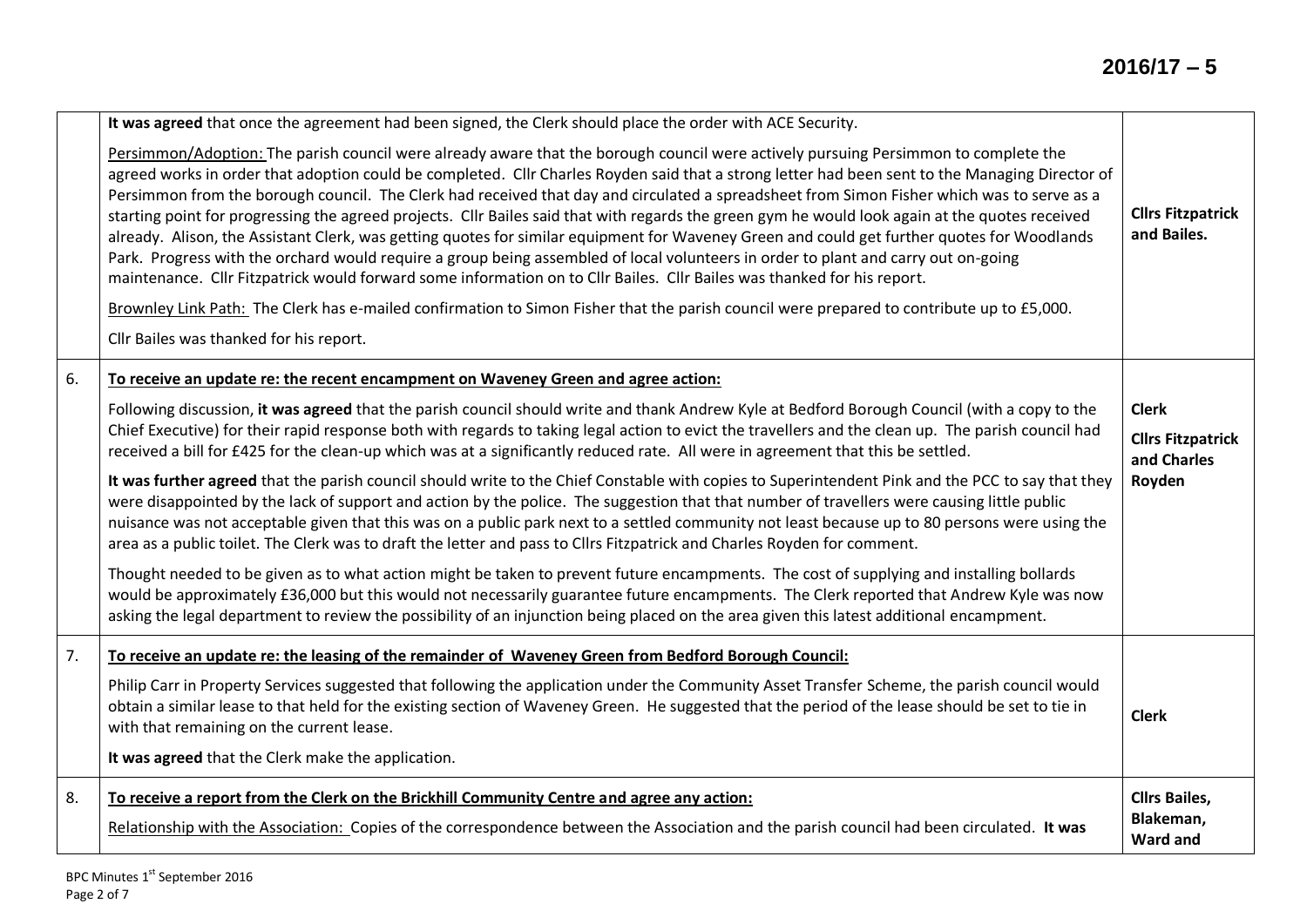|     | agreed that a working group consisting of Cllrs Bailes, Blakeman, Ward and Fitzpatrick should undertake further negotiations on behalf of the<br>parish council.                                                                                                                                                                                                                                                                                                                                                                                                                                            | <b>Fitzpatrick</b>        |
|-----|-------------------------------------------------------------------------------------------------------------------------------------------------------------------------------------------------------------------------------------------------------------------------------------------------------------------------------------------------------------------------------------------------------------------------------------------------------------------------------------------------------------------------------------------------------------------------------------------------------------|---------------------------|
|     | Noise: The Clerk reported that there was a further letter regarding noise (26 <sup>th</sup> July). The parish council agreed it would await any further<br>correspondence.                                                                                                                                                                                                                                                                                                                                                                                                                                  |                           |
|     | Relocation back to St Mark's: The Clerk explained that part of a separate agreement between the Association and the parish council requires the<br>parish council pay for re-decorating and carpeting of the old office upon termination of the agreement. The Brickhill Community Association<br>have sent copies of quotes and it was agreed that the parish council should accept the lower quotes of £344 for the carpeting and also the £220<br>for redecoration. The Association had kindly agreed to waiver the 3 months notice and it was agreed that £188 for the month of July should be<br>paid. | <b>Clerk</b>              |
| 9.  | To receive the letter of complaint from Brickhill Community Association re: the newsletter and agree action:                                                                                                                                                                                                                                                                                                                                                                                                                                                                                                |                           |
|     | The Clerk said that it had not been possible to include the proposed advert in the newsletter because although it had arrived on the deadline it<br>was too large and sent as a pdf document which meant it could not be altered. The Assistant Clerk who looks after the newsletter had<br>apologised to the Centre Manager and explained the position.                                                                                                                                                                                                                                                    |                           |
|     | Going forward, what was important was that the Centre Manager liaise with the Assistant Clerk at an earlier stage than the deadline as to what<br>was required in order that the Assistant Clerk can advise her as to format, size etc. It was also noted that sometimes articles etc cannot be<br>included even if received by the deadline because the newsletter is full or the date of the event is after the predicted date of printing and<br>delivery of the newsletter.                                                                                                                             | <b>Cllr Fitzpatrick</b>   |
|     | It was agreed that Cllr Fitzpatrick write to the Association with a copy of the letter to the parish council expressing all of the above.                                                                                                                                                                                                                                                                                                                                                                                                                                                                   |                           |
| 10. | To plan an official submission to the Brickhill/Clapham community governance review and agree action:                                                                                                                                                                                                                                                                                                                                                                                                                                                                                                       |                           |
|     | Cllr Fitzpatrick reported that he had met with the owner of Little Park Farm and explained the proposals. His is the only property affected by the                                                                                                                                                                                                                                                                                                                                                                                                                                                          | <b>Clerk</b>              |
|     | Brickhill/Clapham proposed boundary changes. He had also spoken with the Chairman and Vice Chair of Clapham PC who are happy with<br>Brickhill's proposed changes. Brickhill Parish Council need to make an official submission to the review.                                                                                                                                                                                                                                                                                                                                                              | All parish<br>councillors |
|     | Cllr Fitzpatrick proposed and it was agreed that Brickhill Parish Council would officially respond to the Review with the following submission.                                                                                                                                                                                                                                                                                                                                                                                                                                                             |                           |
|     | 1) Brickhill Parish Council supports the re-alignment of the boundary between Brickhill and Clapham parishes as shown on the enclosed map, as<br>we believe that the area that would become part of Brickhill Parish is more closely related to Brickhill than it is to Clapham:                                                                                                                                                                                                                                                                                                                            |                           |
|     | The area either side of Ashmead Road, including the two formal football pitches, the changing rooms, the informal kick-about area and<br>$\bullet$<br>the open grassed area, are only accessible by road from Brickhill. Residents of Woodlands Park, now part of Brickhill Parish, drive<br>through this section of Ashmead Road when entering and leaving the estate.                                                                                                                                                                                                                                     |                           |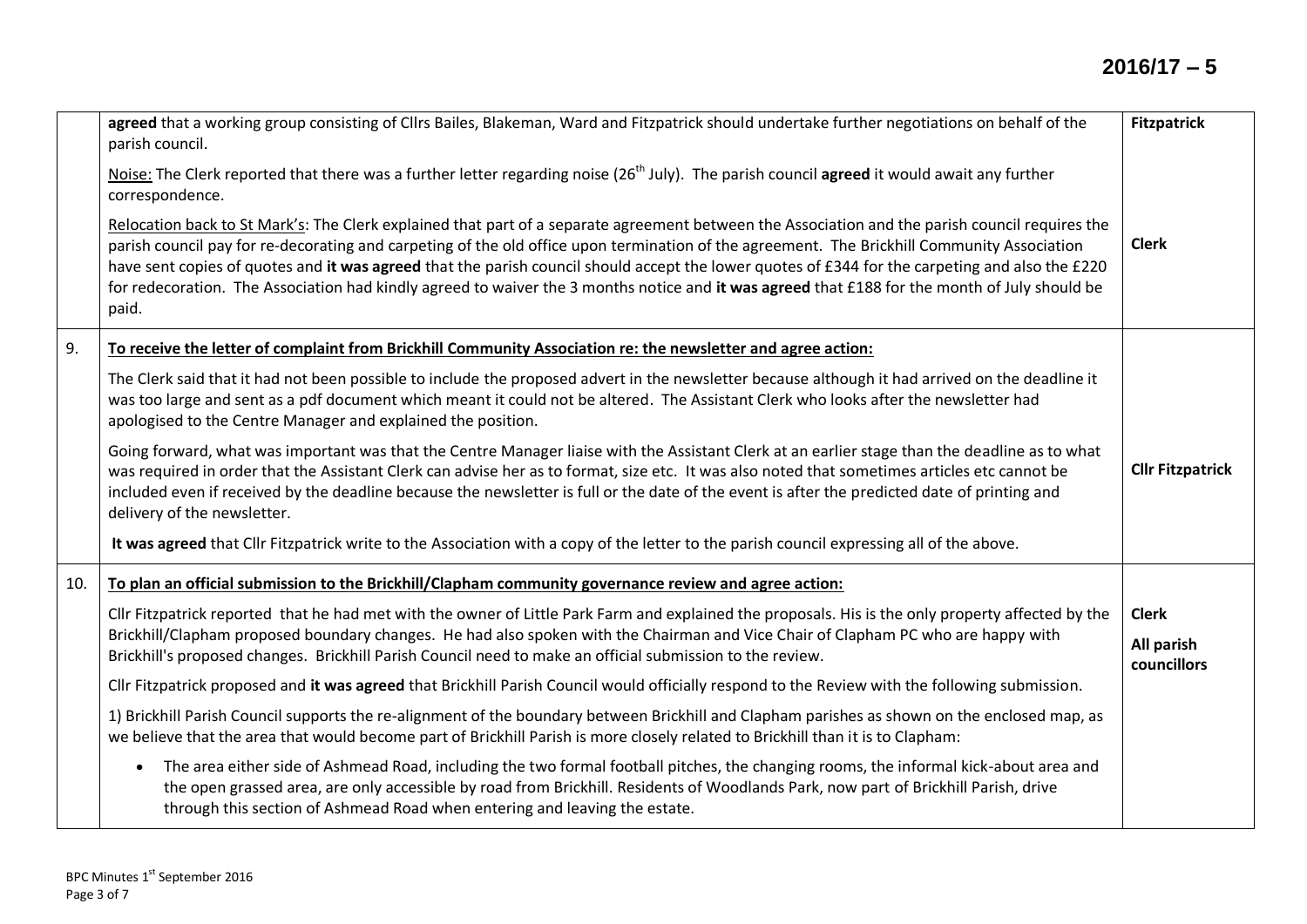- St Thomas More Upper School is accessed solely from Brickhill. Currently only part of the tennis courts are within Brickhill.
- Little Park Farm this is accessible solely from Hawk Drive in Brickhill.
- A simple re-alignment of the parish boundary to include the above would also move a small wooded area into Brickhill.

Moving these areas into Brickhill Parish would give the parish council a more formal role in commenting on and addressing issues that arise there.

2) A number of properties on the eastern side of Brickhill should be formally removed from the Parish. No. 1 Rowallan Drive appears to have been placed in Brickhill by accident by a drafting error while drawing the parish/ward boundary, while 4 properties in Maple Place, Polhill Avenue were built on land taken from the back gardens of several properties, including two in Brickhill. Two of the Maples Place properties are completely in Brickhill, while two are partly in Brickhill.

In the Brickhill/Ravensden Community Governance Review, No. 2a Rowallan Drive was removed from Brickhill Parish. To be consistent, the same action should be taken to No. 1 Rowallan Drive and the four properties in Maple Place. None of these properties are accessed directly from Brickhill Parish.

In both council tax and electoral registration perspectives, none of these five properties are being considered to be in Brickhill. However the definitive parish boundary map shows they are either in or partly in Brickhill Parish.

3) The Borough Council wishes to see any parish governance in the Borough to be robust, representative and enabled to meet the challenges that lay before it. Brickhill Parish Council has 15 councillors (including one current vacancy) representing the parish through 4 parish wards. The Parish Council has achieved Foundation Status in Local Council Award Scheme and is working towards Quality Status. It communicates with residents through newsletters, its website and social media. Adjusting the parish boundary would enable greater cohesiveness between the local community in Brickhill and the Parish Council.

4) The Borough Council is consulting on a range of aspects of Community Governance. Brickhill Parish Council's views on these matters are:

- i) Parish Council name no change is proposed to the name 'Brickhill Parish Council'.
- ii) Parish Warding no change from the current 4 wards. Having wards supports a closer relationship between councillors and the residents of an area.
- iii) Names of parish wards no change needed to the names of the current wards (East, North, South and West, Woodlands Park). They are descriptive and fair representations of the parts of the parish.
- iv) Number of councillors no change from the current 15. This number enables a similar ratio of electors to councillors to occur across Brickhill Parish.
- v) Electoral arrangements the parish council supports changes taking effect as soon as possible; on the assumption that it is not necessary to have a further set of elections prior to May 2019.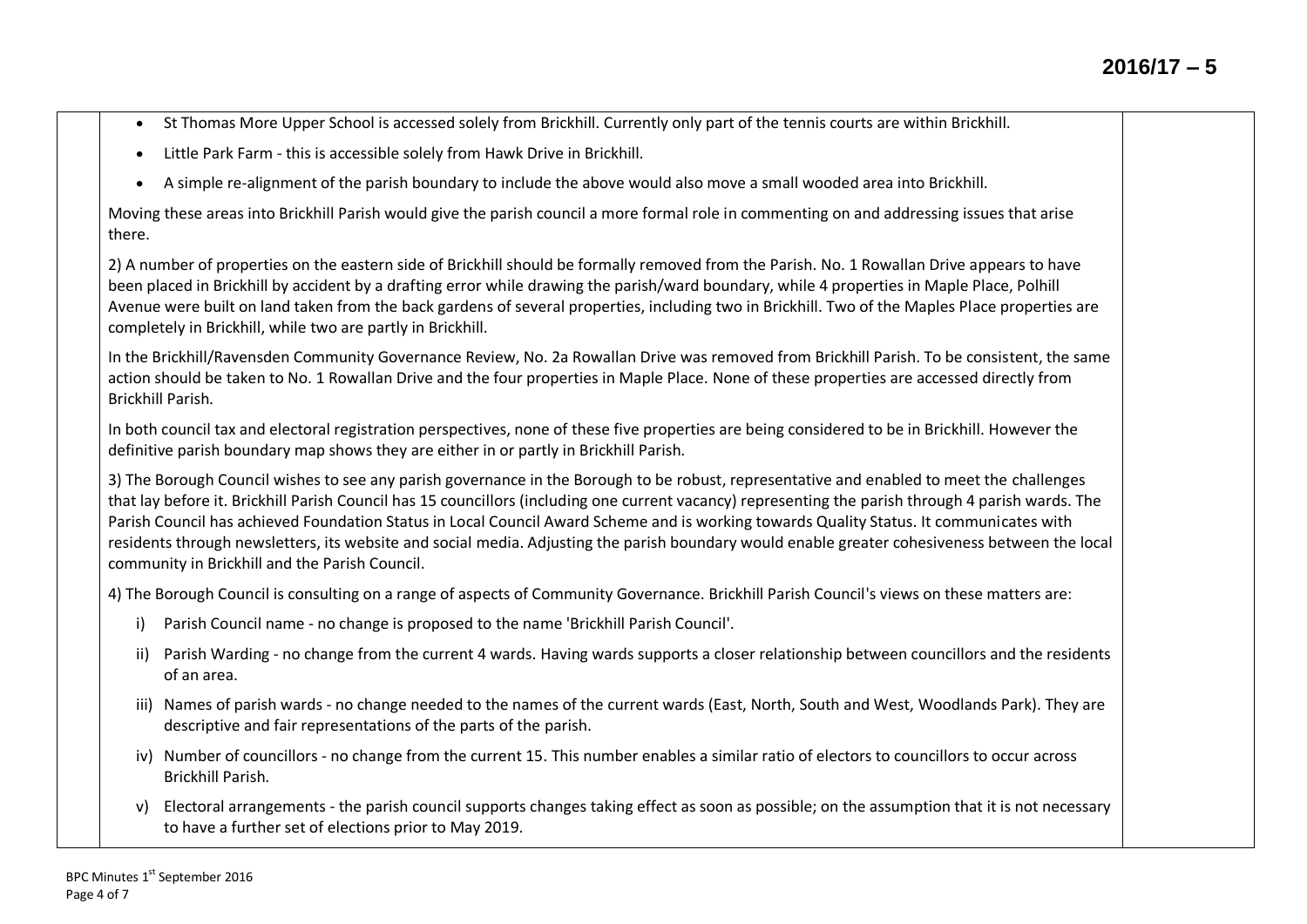|     | The Clerk would arrange for the submission to go to the relevant parties. 5% of Brickhill residents (385 people) and 5% of Clapham people (174<br>residents) need to respond in support of this. Parish Councillors agreed to help Cllr Fitzpatrick to obtain the required number of signatures.                                                                 |              |
|-----|------------------------------------------------------------------------------------------------------------------------------------------------------------------------------------------------------------------------------------------------------------------------------------------------------------------------------------------------------------------|--------------|
| 11. | To receive an update re: the proposed Neighbourhood Development Plan and agree action:                                                                                                                                                                                                                                                                           | <b>Clerk</b> |
|     | The Clerk reported that the re-designation of the parish boundary following the removal of 2A Rowallan Drive has been sealed. Consultation<br>ended on the 20 <sup>th</sup> August. This item was to go on the October agenda.                                                                                                                                   |              |
| 12. | To consider and agree the location of the new VAS signs in Brickhill Drive:                                                                                                                                                                                                                                                                                      |              |
|     | One was to be located outside No. 55 and not No. 57 and the other outside No. 68. This would now be progressed by the borough council.                                                                                                                                                                                                                           |              |
| 13. | To receive any update on the installation of signage at the various entrances to Brickhill and agree action:                                                                                                                                                                                                                                                     | <b>Clerk</b> |
|     | Cllr Fitzpatrick reported that he had met with Andrew Prigmore. The proposal was for four mounted on metal posts in the verge and two in the<br>form of cantilevered over the footway. The sign at the top of Brickhill Drive would be located on the left at the top of the hill near the entrance<br>to Eagle Gardens as this was a more appropriate location. |              |
|     | The parish council agreed to wait for prices from Andrew Prigmore and consider at the October meeting.                                                                                                                                                                                                                                                           |              |
| 14. | To consider a date for a community bulb planting and agree action:                                                                                                                                                                                                                                                                                               | <b>Clerk</b> |
|     | We have two litterpicks scheduled for October 22 <sup>nd</sup> meeting at Hawk Drive and 19 <sup>th</sup> November meeting at Bramley Way/Ashmead Road.                                                                                                                                                                                                          |              |
|     | It was agreed to combine the 22 <sup>nd</sup> October into a joint litterpick and bulb planting and change the location to Rooksmead Pond. These events<br>would be publicised nearer the date and the Clerk would order bulbs.                                                                                                                                  |              |
| 15. | To consider and agree a Data Protection Policy and agree action:                                                                                                                                                                                                                                                                                                 | <b>Clerk</b> |
|     | It was agreed to adopt this. The Clerk would arrange for it to go on the website.                                                                                                                                                                                                                                                                                |              |
|     | Once the CCTV is operational, a section of wording from the agreement between the borough council and the parish council would be added to<br>it.                                                                                                                                                                                                                |              |
| 16. | To consider a Freedom of Information Policy and agree action:                                                                                                                                                                                                                                                                                                    |              |
|     | It was agreed to adopt this. The Clerk would arrange for it to go on the website.                                                                                                                                                                                                                                                                                | <b>Clerk</b> |
| 17. | <b>Financial Matters:</b>                                                                                                                                                                                                                                                                                                                                        |              |
|     | To approve bank reconciliations and any accounts for payment: It was resolved to accept these.<br>i)                                                                                                                                                                                                                                                             |              |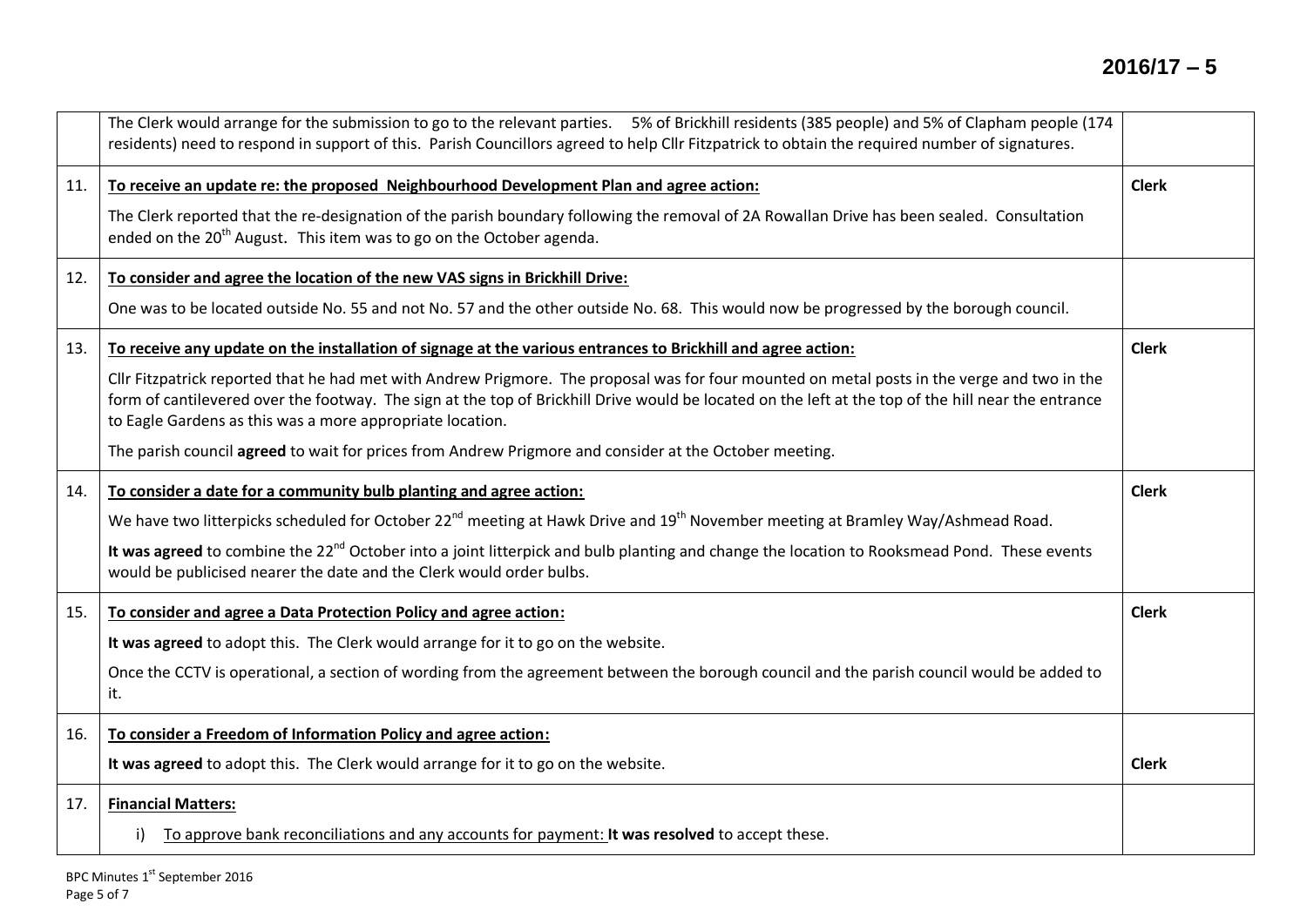| <b>Payee Name</b>                 | Reference             | <b>Amount Paid</b> | <b>Transaction Detail</b>             |
|-----------------------------------|-----------------------|--------------------|---------------------------------------|
| <b>Sundorne Bouncy Castles</b>    | BACS <sub>32</sub>    | £ 305.00           | <b>GOTG Bouncy Castles</b>            |
| Highline Adventure                | BACS <sub>29</sub>    | £ 655.50           | <b>GOTG Spider Mountain</b>           |
| Milhouse Marquees                 | BACS 30               | £1,350.00          | <b>GOTG Marquee Hire</b>              |
| <b>Tracy August</b>               | BACS 31               | £150.00            | GOTG face painting                    |
| <b>Bedford Borough Council</b>    | <b>DD</b>             | £3,390.70          | Salaries July                         |
| <b>NSYS</b>                       | BACS <sub>33</sub>    | £ 675.67           | Website                               |
| Odin                              | BACS <sub>34</sub>    | £900.00            | GOTG 16 Cave                          |
| St Johns Ambulance                | BACS 35               | £ 279.60           | <b>GOTG First Aid</b>                 |
| Home Counties Toilet Hire         | BACS 36               | £444.00            | GOTG 16 Toilets                       |
| Sport Support                     | BACS 37               | £ 1,290.00         | <b>Summer Activities</b>              |
| Michael Del-Boyer                 | BACS 38               | £80.00             | GOTG 16 PA system                     |
| iThink Telecom                    | <b>DD</b>             | £ 21.36            | <b>Telephone Charges</b>              |
| Chris Horne Gardens Ltd           | BACS 39               | £ 600.00           | Wildflower meadow                     |
| Playsafety Ltd                    | BACS <sub>40</sub>    | £138.60            | Inspection                            |
| <b>Bedford Borough Council</b>    | BACS 41               | £ 6,000.00         | VAS Signs                             |
| <b>Bedford Borough Council</b>    | <b>DD</b>             | £3,390.70          | <b>Salaries August</b>                |
| Shaun Reilly                      | 1164                  | £340.00            | Allotment Maintenance                 |
| Jo Barrow                         | BACS <sub>42</sub>    | £ 60.00            | Newsletter Distribution               |
| <b>NB Removals</b>                | BACS <sub>43</sub>    | £147.00            | <b>Office Relocation</b>              |
| <b>YMCA</b>                       | BACS 44               | £ 24.05            | Hire of Minibus Summer Activit        |
| <b>Brickhill Good Neighbours</b>  | BACS 45               | £ 200.00           | Grant                                 |
| <b>Rialtas Business Solutions</b> | BACS 46               | £135.60            | Alpha Software Support                |
| <b>Rialtas Business Solutions</b> | BACS <sub>47</sub>    | £135.60            | Alpha Support Allotments              |
| iThink Telecom                    | <b>DD</b>             | £ 23.21            | <b>Telephone Charges</b>              |
| Viking                            | BACS <sub>48</sub>    | £100.76            | Stationery                            |
| Talk of the Town Community Tra    | 1165                  | £56.00             | <b>Minibus Hire Summer Activities</b> |
| St Marks Church Community Cent    | 1166                  | £ 22.50            | <b>Hall Hire</b>                      |
|                                   | <b>Total Payments</b> | £20,915.85         |                                       |